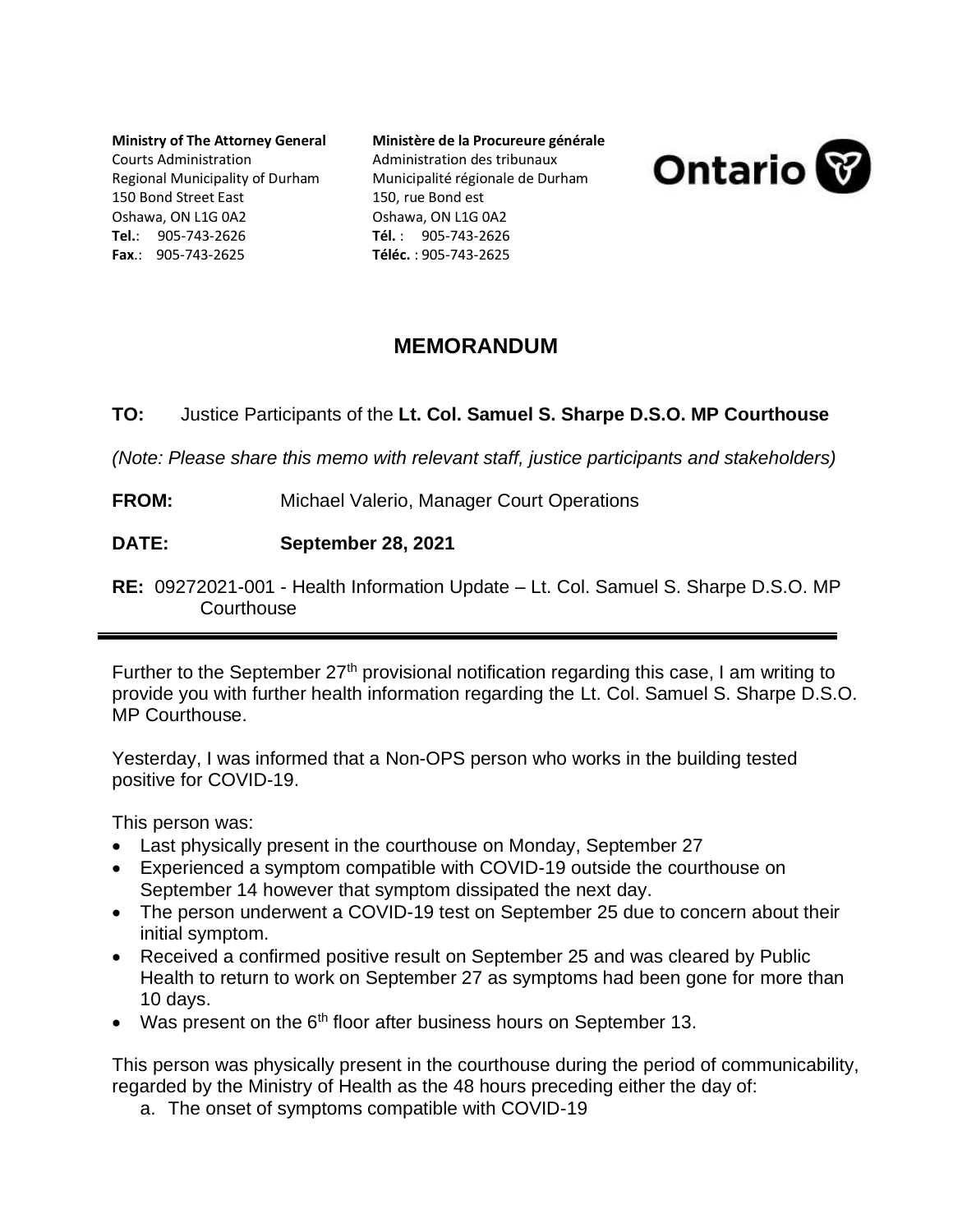b. In the case of a non-symptomatic person the day the COVID-19 test sample was collected.

The person has confirmed that they adhered to infection control protocols while in the building, including physical distancing and wearing a source control face covering.

At this time, the Ministry has worked with the positive persons' employer to complete a Preliminary Workplace Exposure Risk Assessment (PWERA) to identify any other persons/individuals in the courthouse that potentially experienced a high-risk exposure to the confirmed positive case. A High-Risk Exposure occurs when a Person/Individual:

- was living in the same household with a probable/confirmed positive case while the case was infectious.
- having direct contact with infectious body fluids of a probable/confirmed positive case (e.g., coughed on or sneezed on)
- having direct physical contact with the probable/confirmed positive case (e.g. hugging, kissing, hand-shaking) that is more than a transient interaction (i.e. brushing by someone, handing paper etc.)
- had close (less than 6ft or 2m), prolonged and/or unprotected interaction\* with a probable/confirmed positive case while both the Person/Individual were not consistently/properly wearing masks.

\*N.B. Interaction means more than a brief, transient encounter (i.e. does not include passing someone in a hallway)

The [Ministry of Health Guidance](http://www.health.gov.on.ca/en/pro/programs/publichealth/coronavirus/docs/contact_mngmt/management_cases_contacts.pdf) informs us that Persons/Individuals experiencing a High-Risk Exposure to a probable/confirmed positive case are to self-isolate for 10 days and be tested for COVID-19.

All others not meeting the above criteria are considered Low-Risk Exposures that only require continued self-monitoring for symptoms compatible with COVID-19. If you begin to experience [symptoms compatible with COVID-19,](https://www.ontario.ca/page/covid-19-stop-spread) you should self-isolate, consult with your health care provider and/or take the Ministry of Health [on-line self-assessment](https://covid-19.ontario.ca/self-assessment/) for further information.

Durham Region Public Health Department notified the ministry that as a result of contact tracing, one outside vendor was identified as a potential high-risk exposure related to this case.

For clarity, if you are deemed a potential or confirmed High-Risk Exposure either by way of the preliminary workplace exposure risk assessment process or through a contact tracing process undertaken by Public Health, you will be notified by the ministry or public health and provided with instructions. If you are not contacted, then you are at low-risk of having been exposed to COVID-19 in this case.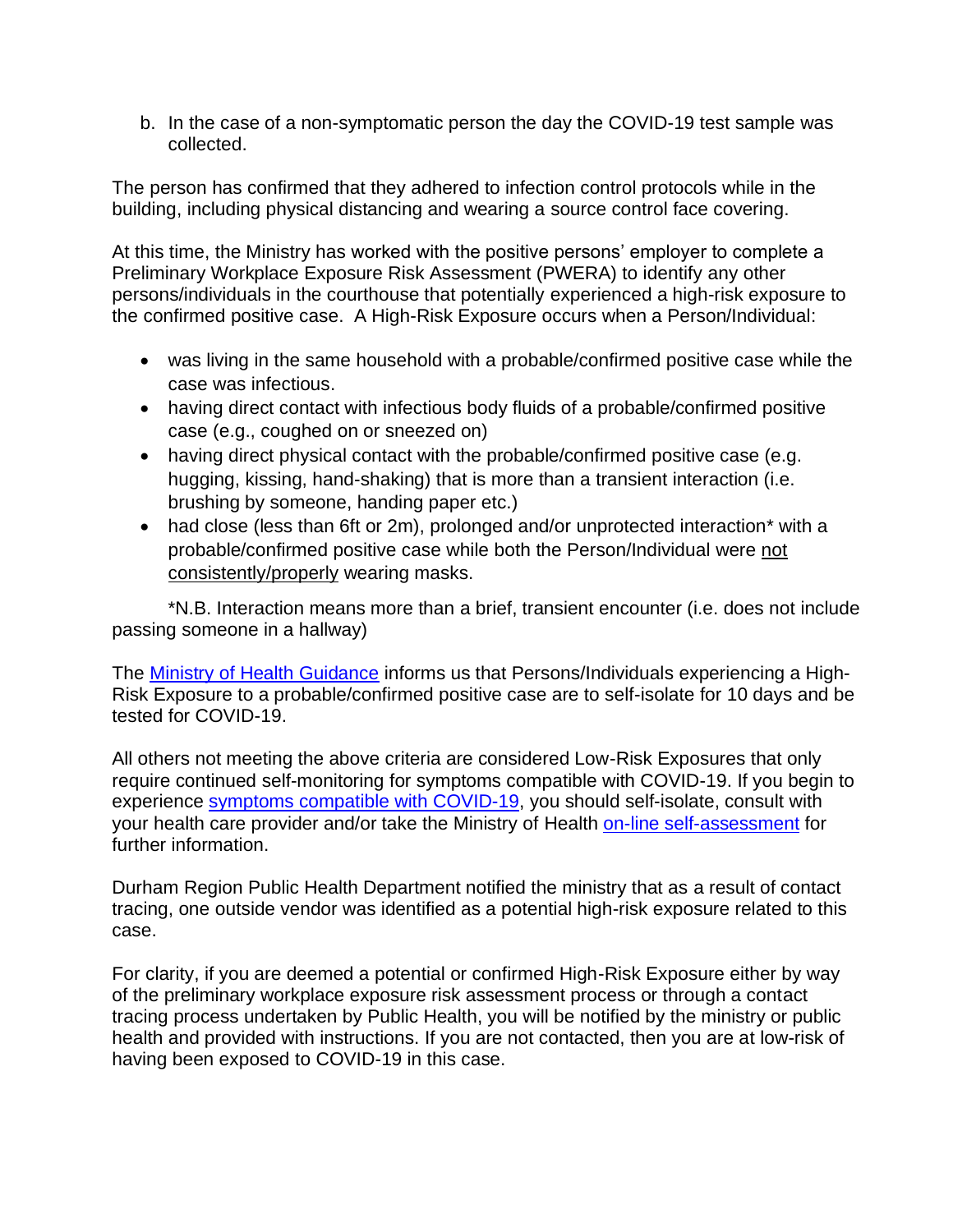In responding to this case, as in all cases of COVID-19, the ministry is relying upon the expertise and guidance of public health officials.

Management has been in contact with the Durham Region Health Department about the specific circumstances of this case and have conveyed the results of the case. Management sought advice from Durham Region Health Department about any additional precautions that are required by the ministry. They have advised that no further actions need to be taken.

The Durham Region Health Department will take necessary steps to reduce transmission of COVID-19 and will proceed based on the specific circumstances of each individual case. The Durham Region Health Department will conduct any further contact tracing they deem appropriate. The Ministry will provide all necessary assistance to Public Health in this regard if required.

Enhanced cleaning of the building has been in effect since March 2020.

Management will continue to monitor this situation and will provide updates should further information that may impact the health and safety of building occupants become available.

As you know, MAG's policies, including physical distancing, hand hygiene, PPE and source control face coverings, are in place to reduce the possibility of virus transmission in the workplace. I urge you to continue to be proactive at all times in following the precautions in place in the building. Given the rise in concern surrounding the Delta Variant of Concern (VOC), it is imperative to remember that when followed, the suite of overlapping preventative measures within our workplaces continues to be robust and effective at mitigating the risk of COVID-19 transmission and associated VOCs.

Vaccinations play a vital role in mitigating the transmission of COVID-19. Vaccines are safe, effective, and the best way to protect you and those around you from COVID-19 and its variants. A mandatory vaccination policy is currently under development requiring all Ontario Public Servants to be fully vaccinated against COVID-19 or to undergo regular testing. This will serve as an additional measure to ensure that your health, safety and wellbeing continues to be protected in our workplaces.

## [Learn about our COVID-19 vaccination program](https://covid-19.ontario.ca/covid-19-vaccines-ontario)

I understand that this situation may cause you concern. Your health and safety is of the highest priority for us. We are in ongoing discussions with Public Health and will continue to follow their guidance around best practices to ensure your safety.

I would also like to remind you that the Employee Family Assistance Program is always available to support an employee's well-being. You can learn more [here.](https://intra.ontario.ca/ops/efap)